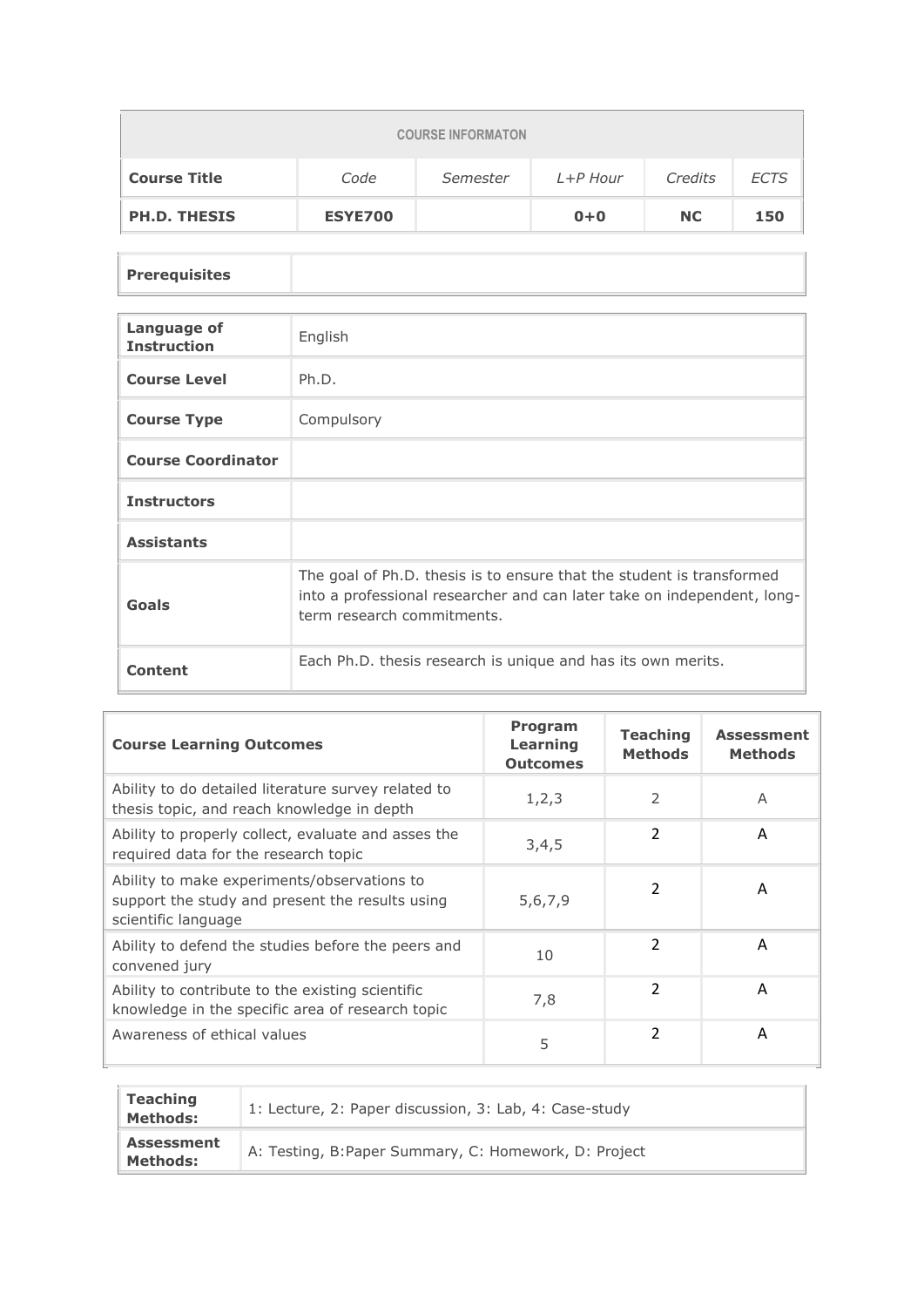| <b>COURSE CONTENT</b> |                                              |                                                                 |  |  |
|-----------------------|----------------------------------------------|-----------------------------------------------------------------|--|--|
| Week                  | <b>Topics</b>                                | <b>Study Materials</b>                                          |  |  |
| $1 - 104 +$           | Research for the Ph.D. Thesis+ Publications+ | All research<br>material<br>including books,<br>papers, patents |  |  |

|                             | <b>RECOMMENDED SOURCES</b> |
|-----------------------------|----------------------------|
| Textbook                    |                            |
| <b>Additional Resources</b> |                            |

| <b>MATERIAL SHARING</b> |  |  |  |  |
|-------------------------|--|--|--|--|
| <b>Documents</b>        |  |  |  |  |
| <b>Assignments</b>      |  |  |  |  |
| <b>Exams</b>            |  |  |  |  |
|                         |  |  |  |  |

| <b>ASSESSMENT</b> |                   |  |  |  |  |
|-------------------|-------------------|--|--|--|--|
| <b>NUMBER</b>     | <b>PERCENTAGE</b> |  |  |  |  |
|                   |                   |  |  |  |  |
|                   |                   |  |  |  |  |
|                   |                   |  |  |  |  |
|                   |                   |  |  |  |  |
|                   | 100               |  |  |  |  |
|                   |                   |  |  |  |  |
|                   |                   |  |  |  |  |
|                   | 100               |  |  |  |  |
|                   |                   |  |  |  |  |

| <b>COURSE CATEGORY</b> |  |
|------------------------|--|
|                        |  |

| <b>COURSE'S CONTRIBUTION TO PROGRAM</b> |              |
|-----------------------------------------|--------------|
| No Program Learning Outcomes            | Contribution |